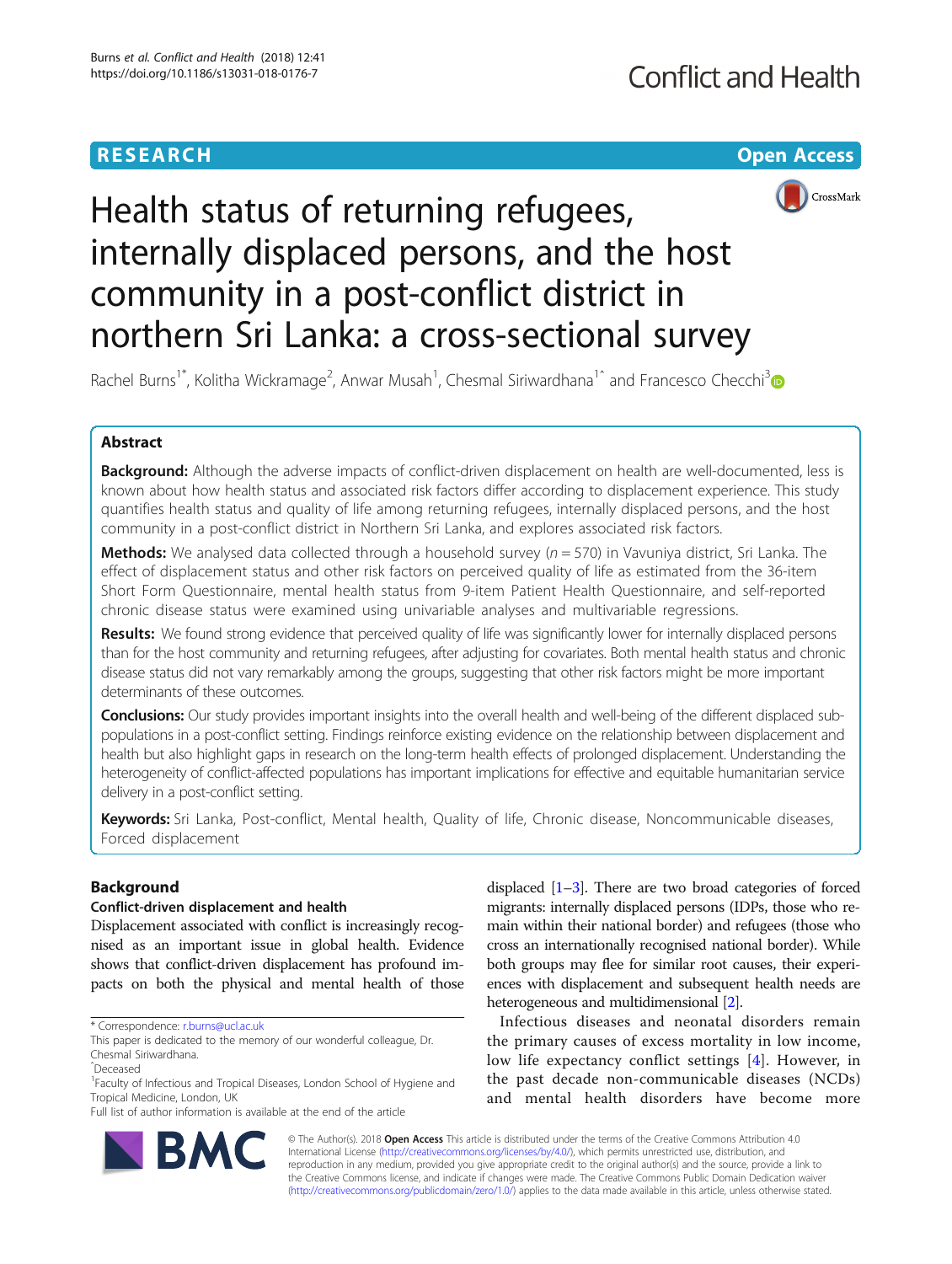prominent in the research landscape due to their recognition as important sources of mortality and morbidity in conflict-affected displaced populations [[5](#page-10-0)–[7](#page-10-0)]. It is particularly challenging to address these distinct health problems in post-conflict settings, where recovering health systems may lack the capacity and human resources to effectively address the specific health needs of affected people [[5,](#page-10-0) [8](#page-10-0)].

The indirect public health consequences of conflict do not manifest uniformly across affected populations. Research shows IDPs tend to experience higher levels of mortality and morbidity than refugees [[2,](#page-10-0) [9\]](#page-10-0). Hence, understanding the unique health status and associated risk factors for sub-populations with distinct displacement profiles is vital for effective and equitable humanitarian service delivery. While many studies investigate displacement and specific health outcomes, less is known about how physical and mental health status varies within a post-conflict setting following prolonged periods of contrasting displacement experiences.

#### Sri Lankan context

Due to almost thirty years of protracted internal conflict between the Liberation Tigers of Tamil Eelam and the Sri Lankan armed forces, Sri Lanka has experienced high levels of internal and external population displacement. It is estimated that almost 1 million people were displaced at the peak of the conflict in 2001, with 115,000 still internally displaced, 73,000 living in 112 camps as refugees and 34,000 additional refugees outside camps in the southern Indian state of Tamil Nadu at the end of the conflict [[8,](#page-10-0) [10](#page-10-0)]. Following peace negotiations in May 2009, IDPs in camps within Sri Lanka and refugees in India started to resettle previous conflict areas, ending for some a few generations of displacement  $[11]$ . There is a growing field of research on the health of conflict-affected populations, but still a lacuna of information on the effect of protracted conflicts on health [[8,](#page-10-0) [12](#page-10-0)]. As such, the displaced populations of this context provide a unique setting to investigate the long-term social, cultural, and health effects of displacement. Several studies examining the physical and mental health status of different displaced populations within conflict-affected districts of Sri Lanka have been published [[8](#page-10-0), [10,](#page-10-0) [13](#page-10-0)–[15](#page-10-0)]. However, a comparison between IDP, returning refugees, and non-displaced host community members within the same geographic location has not been previously reported, to our knowledge. The objective of this study was to explore how displacement experience and other risk factors may influence mental health status, chronic disease status, and quality of life in Sri Lankan men and women living in Vavuniya district.

#### **Methods**

#### Study design and participants

The cross-sectional survey was carried out in the northern district of Vavuniya, Sri Lanka from August 2011 to October 2011. The inclusion criteria for the three sub-populations were as follows: i) Returning Refugees (RET): any household containing refugees who had returned to Vavuniya district from 1st January 2010 to 30th March 2011; ii) Internally Displaced Persons (IDP): living in Cheddikulum IDP camp, Vavuniya District at the time of the survey; iii) Host Community (HOC):never displaced internally and never sought asylum as refugee at any time over the past 10 years. Respondents were the oldest member of the household available at the time of the survey.

#### Sampling

According to the United Nations High Commissioner for Refugees, the total number of refugees whose return to the district was facilitated from January 1, 2010 to March 30, 2011 was 766 persons living in 190 households. All these households were sampled. An equal number of IDP and resident households was also sampled using a simple random sampling design, using the Cheddikulum IDP camp registry for the IDP population and government household registries for the host community as the sampling frames. A total of 570 households (190 returning refugee households, 190 IDP household units, and 190 host community households) were thus included in the survey. The sample size was not powered to detect specific effects, but would, for alpha = 0.05, have been sufficient to estimate a 50% prevalence of depression (see below) within each group with precision  $\leq 5\%$ , and any mean quality of life score (see below) with precision ≤5% assuming a standard deviation of 20.

#### Data collection and entry

The questionnaires were administered by a field research team comprised of two medical officers and eight trained graduate students under the supervision of the principal investigator (KW). Interviews were undertaken in the respondents' home in a quiet and private space as guided by the respondent. The questionnaires were reviewed by the principle investigator for completeness and consistency, before they were manually edited and coded to prepare for data entry by the field research team. Double data entry was conducted by two members of the field research team and carried out using a programme based on MS-Access. SPSS 12.0 Command Syntax Reference 2003 was used for data tabulation and Stata 13 (StataCorp. 2013. Stata Statistical Software: Release 13. College Station, TX: StataCorp LP.) for data analysis.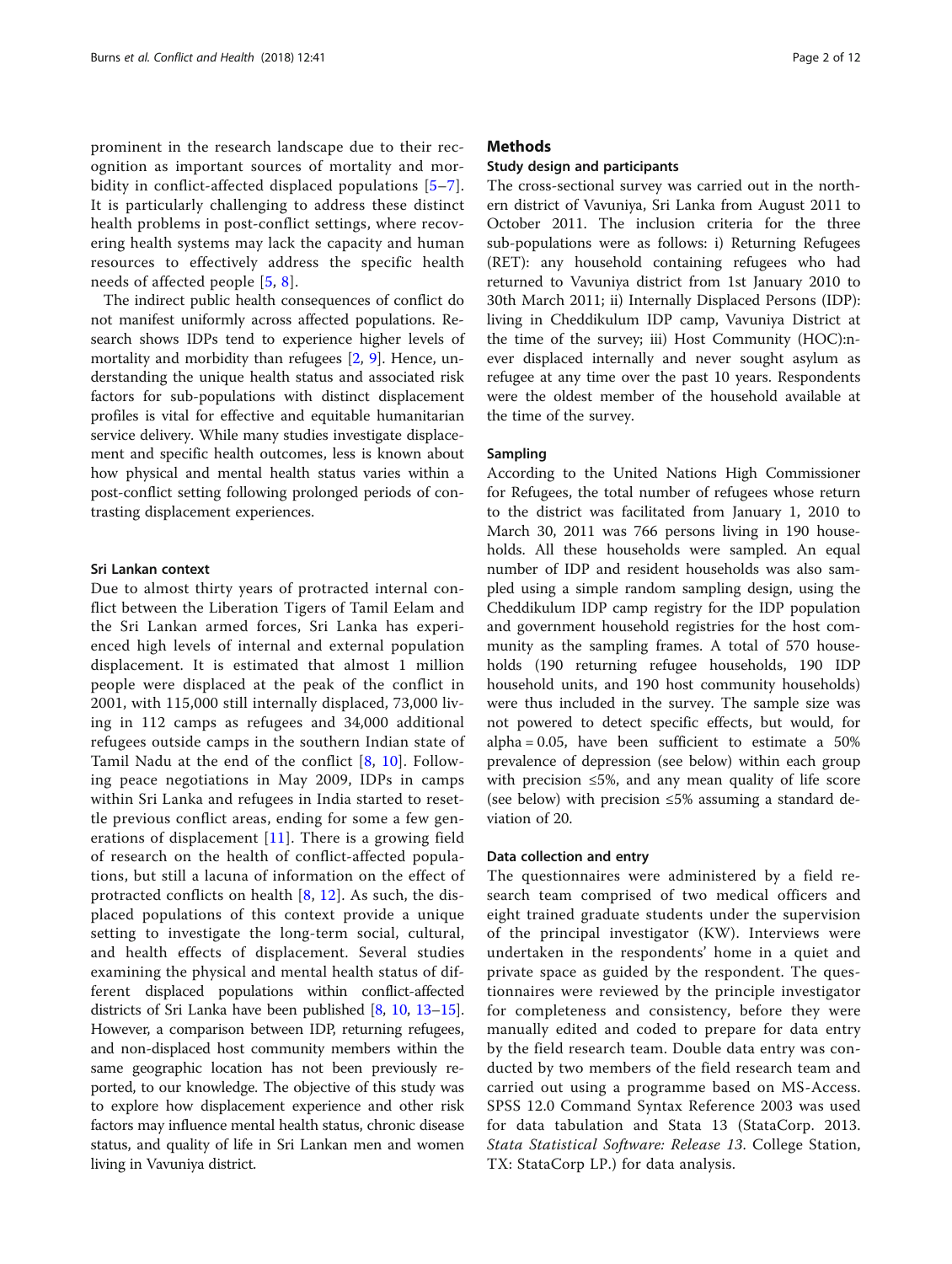#### <span id="page-2-0"></span>**Outcomes**

Quality of life was measured using the 36-item Short Form Questionnaire (SF-36), a multipurpose, 36-item survey that measures eight domains of health: physical functioning, role limitations due to physical health, bodily pain, general health perceptions, vitality, social functioning, role limitations due to emotional problems, and mental health. The items are transformed into a score from 0 to 100 with a higher score indicating better health [\[16,](#page-10-0) [17](#page-10-0)]. Previous studies support the cross-cultural validity and reliability of the SF-36 within both displaced populations [[18,](#page-10-0) [19](#page-11-0)] and Sri Lanka [\[20,](#page-11-0) [21](#page-11-0)]. Mental health status was measured using the 9-item Patient Health Questionnaire (PHQ-9), which consists of nine questions on depression symptoms over the last 2 weeks, with responses of  $0 = not$ at all,  $1$  = several days,  $2$  = more than half the days, and 3  $=$  *nearly every day*. The item scores are summed to produce a total score range of 0 to 27. For most analyses, the PHQ-9 total score is divided into the following categories of increasing severity:  $0-4 = none$ ,  $5-9 = mild$ ,  $10-14 =$ moderate,  $15-19$  = moderately severe, and  $20-27$  = severe [[22](#page-11-0)]. In this study, the variable was re-categorized into presence of any depression (yes/no) as all participants but one scored in the 'none' or 'mild' categories. The PHQ-9 has been cross-culturally validated and used in post-conflict Sri Lanka [[23](#page-11-0)]. Chronic disease status was based on self-report by the respondent (at least one of the following reported: hypertension, angina, heart attack, congestive heart disease, diabetes, lung diseases, cancer, mental health disorders, or chronic renal disease).

#### Exposures of interest

The primary exposure of interest was the displacement status of each household. Other exposure variables were grouped into domains and organised according to a conceptual framework depicting the plausible relationships between domains of risk factors and their relationship, direct or indirect (i.e. mediated through other factors), with the main outcomes of interest (Fig. 1) [[24](#page-11-0)].

#### Risk factor analysis

The analysis was performed using Stata, Release 14 (Stata Corp., College Station, Texas, USA). Univariable associations of displacement status and potential risk factors with each outcome were observed. All variables that were associated  $(p < 0.15)$  with each outcome were included in subsequent multivariable analysis, in addition to the primary exposure (displacement status) and a priori variables sex and age,. The value of the threshold was chosen prior to the analysis to reduce the chances of incorrectly excluding potentially important risk factors. Multivariable logistic regressions were performed for mental health status and chronic disease status. A generalised linear regression with a Gaussian distribution and identity link function was employed for SF-36 total score, and effect sizes were reported as the β coefficient; robust standard errors were computed to account for the skewed distribution of SF-36 score.

For each outcome, models were constructed using the domains (numbered 1 through 5) as described in the

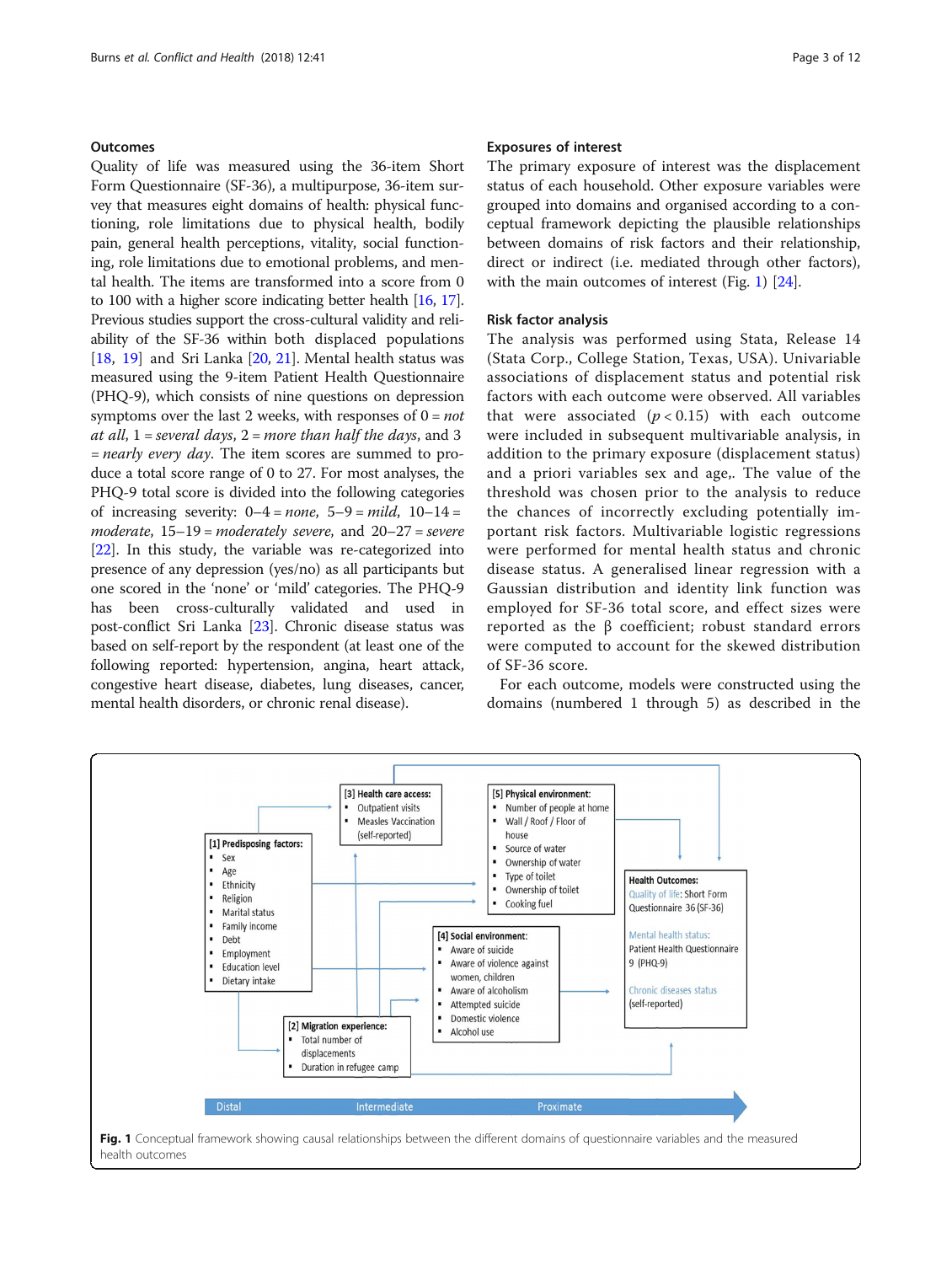conceptual framework (Fig. [1](#page-2-0)). First, a base model containing displacement status and a priori variables (age and sex) was fitted. Then, variables within domain 1 (predisposing factors) as retained from the univariable analysis were added, one by one, and the one that most improved model fit (based on a likelihood ratio test, LRT) or showed the smallest  $p$ -value for association with the outcome was added to form a new base model. The process was repeated using remaining variables within domain 1, ultimately leaving out any that did not alter the model's effect estimates by at least 10% or had a non-significant LRT. The updated base model was then carried into the next causally downstream framework domain (domain 2), and the above process was repeated with domain 2 variables, continuing thus until all domains were exhausted [[24](#page-11-0), [25\]](#page-11-0). Lastly, to investigate any plausible effect modifications of the variables in each final model on the association between displacement status and each outcome, we fit an interaction term between the covariate in question and displacement status adjusting for the other covariates. Only significant interactions were retained in the model ( $p < 0.05$ ).

#### Results

A total of 570 households were visited (190 HOC households, 190 IDP households, and 190 RET households). If the head of the household was not present during time of visit nor following a return visit, another household was randomly selected from the relevant registry. There were 29 absentees (5%) and no refusals to participate.

The main socio-demographic characteristics, stratified by displacement status, are shown in Table [1](#page-4-0). The majority of the participants were women (69.5%), Sri Lankan Tamil (94.6%), Hindu (76.1%) and married (79.3%). The mean age was 40.6 years and most had an average monthly family income < 1000 Sri Lankan Rupees (Rs.) (70%), were without debt (75.6%), and unemployed (73.6%). More than half of the participants had never been displaced or had only been displaced once (56.3%).

Prevalence of mild depression was highest within the IDP group (10.5%) followed by HOC (5.8%) and RET (3.2%). The prevalence of having at least one chronic disease was 24.7% for HOC, 26.3% for IDP, and 24.2% for RET. The median and inter-quartile range (IQR) for SF-36 total score were 84 (IQR: 71–90) for HOC, 66 (IQR: 47–85) for IDP, and 85 (IQR: 71–90) for RET. Variables that had a significant univariable association with each outcome are listed in Table [2.](#page-7-0)

The IDP group had a 6.7-point lower SF-36 perceived quality of life score than HOC and RET, after adjusting for other variables (Table [3](#page-8-0)). Female gender, increasing age, lower educational attainment, unemployment, lower income, being in debt, low dietary diversity, higher number of displacements, uncertain measles vaccination status, and awareness of alcohol and drug addiction among family members or others were all associated with lower quality of life. No association was shown between displacement status and mental health status or chronic disease status. Male gender, increasing age, high dietary diversity, and awareness of alcohol addiction among family members or others were all associated with higher chronic disease status (Table [4](#page-9-0)). Female gender, increasing age, and unemployment were all associated with higher risk of depression (Table [5\)](#page-9-0).

#### **Discussion**

#### Mental health status

We found that the IDP group had almost a double risk of mild depression than HOC and RET, although the association was weak. Similar studies in post-conflict settings detected higher prevalence of depression among IDPs, e.g. 67% in Afghanistan and 22% in Ukraine [\[26](#page-11-0), [27](#page-11-0)]. Studies conducted by Somasundaram and colleagues in Sri Lanka have explored the effect of 'collective trauma' caused by the conflict's disruption of traditional family and community networks on the mental health of affected communities. [\[28](#page-11-0)] This may be a feature in the mental health status of the study population. Once adjusted for potential confounders, the overall association between displacement status and depression did not vary remarkably between the three groups. We identified other factors attributable to a higher risk of developing depression. Older age remained strongly associated with depression, with 60 years or older adults having almost 15 times the risk of depression (albeit with limited precision). This could reflect the different lengths of exposure to conflict among the various age groups, with older participants enduring longer exposure to conflict and its related trauma [[29\]](#page-11-0). Female sex was weakly associated with 3 times the risk of depression. As found in the literature, women in conflict settings are often at a higher risk of mental health disorders due to shifts in traditional gender dynamics and gender-based violence [[30\]](#page-11-0). Our findings are consistent with previous studies on depression conducted within the post-conflict setting in Sri Lanka [[15,](#page-10-0) [23,](#page-11-0) [29,](#page-11-0) [31](#page-11-0), [32](#page-11-0)].

#### Chronic disease status

Conflicts are increasingly affecting countries with higher incomes and longer life expectancies, resulting in conflictaffected and displaced populations experiencing an elevated burden of chronic diseases  $[4, 5]$  $[4, 5]$  $[4, 5]$  $[4, 5]$ . Even during the conflict, although not uniformly across the country, Sri Lanka's life expectancy increased (68 years in 1982 to 72 years in 2009) while overall fertility rate dropped (4.3 in 1970 to 2.3 in 2012), leading to population aging and a higher prevalence of NCDs [\[33](#page-11-0)–[35](#page-11-0)].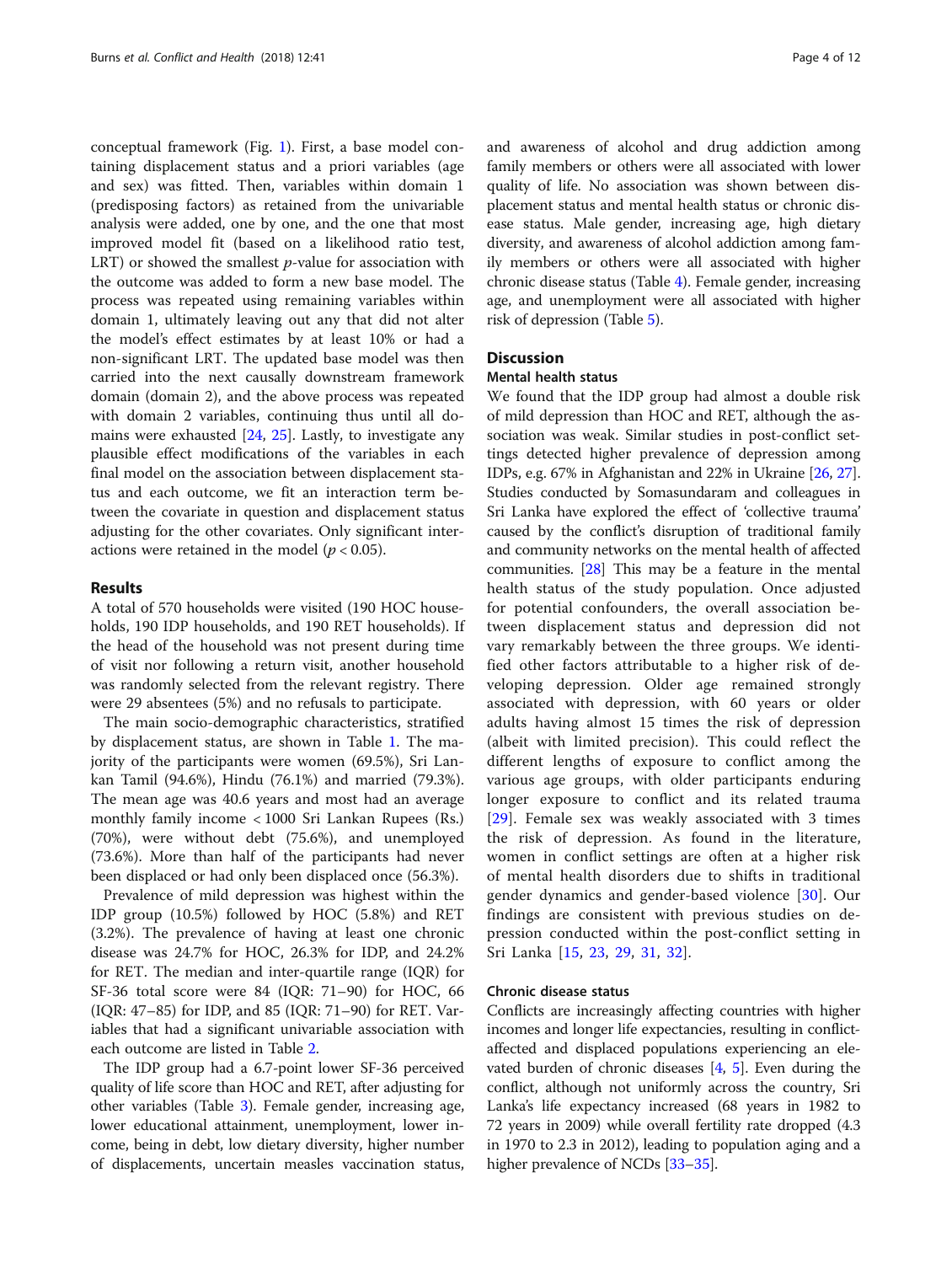<span id="page-4-0"></span>

|  | Table 1 Sample Socio-demographic Characteristics by Displacement Status, Vavuniya District |  |
|--|--------------------------------------------------------------------------------------------|--|
|  |                                                                                            |  |

| Variables of Interest                | Total<br>$(n = 570)$ | Displacement Status N (%) |                           |                    | $P$ value* |
|--------------------------------------|----------------------|---------------------------|---------------------------|--------------------|------------|
|                                      |                      | HOC<br>$(n = 190)$        | <b>IDP</b><br>$(n = 190)$ | RET<br>$(n = 190)$ |            |
|                                      |                      |                           |                           |                    |            |
| Predisposing Factors                 |                      |                           |                           |                    |            |
| Sex                                  |                      |                           |                           |                    |            |
| Male                                 | 174 (30.5)           | 68 (35.8)                 | 19 (10.0)                 | 87 (45.8)          | < 0.001    |
| Female                               | 396 (69.5)           | 122 (64.2)                | 171 (90.0)                | 103 (54.2)         |            |
| Age                                  |                      |                           |                           |                    |            |
| < 29                                 | 135 (23.7)           | 50 (26.3)                 | 43 (22.6)                 | 42 (22.1)          | 0.26       |
| $30 - 39$                            | 165 (29.0)           | 53 (27.9)                 | 50 (26.3)                 | 62 (32.6)          |            |
| $40 - 49$                            | 118 (20.7)           | 42 (22.1)                 | 36 (19.0)                 | 40 (21.1)          |            |
| $50 - 59$                            | 84 (14.7)            | 29 (15.3)                 | 28 (14.7)                 | 27 (14.2)          |            |
| $> = 60$                             | 68 (11.9)            | 16(8.4)                   | 33 (17.4)                 | 19 (10.0)          |            |
| Marital Status                       |                      |                           |                           |                    |            |
| Married                              | 452 (79.3)           | 138 (72.6)                | 142 (74.7)                | 172 (90.5)         | < 0.001    |
| Not Married                          | 118 (20.7)           | 52 (27.4)                 | 48 (25.3)                 | 18 (9.5)           |            |
| Ethnicity                            |                      |                           |                           |                    |            |
| Sri Lankan Tamil                     | 539 (94.6)           | 163 (85.8)                | 189 (99.5)                | 187 (98.4)         | < 0.001    |
| Indian Tamil/Muslim                  | 31(5.4)              | 27 (14.2)                 | 1(0.5)                    | 3(1.6)             |            |
| Religion                             |                      |                           |                           |                    |            |
| Hindu                                | 434 (76.1)           | 136 (71.6)                | 133 (70.0)                | 165 (86.8)         | < 0.001    |
| Other                                | 136 (23.9)           | 54 (28.4)                 | 57 (30.0)                 | 25 (13.2)          |            |
| Monthly Family Income                |                      |                           |                           |                    |            |
| < 5000                               | 275 (48.2)           | 33 (17.7)                 | 162 (85.3)                | 80 (42.1)          | < 0.001    |
| 5000-9999                            | 124 (21.8)           | 38 (20.3)                 | 23(12.1)                  | 63 (33.2)          |            |
| $> = 10,000$                         | 168 (29.5)           | 116 (62.0)                | 5(2.6)                    | 47 (24.7)          |            |
| Missing                              | 3(0.5)               |                           |                           |                    |            |
| Debt                                 |                      |                           |                           |                    |            |
| Yes                                  | 139 (24.4)           | 54(28.4)                  | 35 (18.4)                 | 50 (26.3)          | 0.057      |
| No                                   | 431 (75.6)           | 136 (71.6)                | 155 (81.6)                | 140 (73.7)         |            |
| Employment Status                    |                      |                           |                           |                    |            |
| Yes                                  | 149 (26.1)           | 57 (30.0)                 | 10(5.3)                   | 82 (43.2)          | < 0.001    |
| No                                   | 421 (73.9)           | 133 (70.0)                | 180 (94.7)                | 108 (56.8)         |            |
| Education Level                      |                      |                           |                           |                    |            |
| No school                            | 38 (6.7)             | 6(3.2)                    | 20 (11.5)                 | 12(6.3)            | < 0.001    |
| Grade 1 to 5                         | 117 (20.5)           | 28 (14.7)                 | 45 (23.7)                 | 44 (23.2)          |            |
| Grade 6 to Ordinary Level Exam       | 231 (40.5)           | 46 (24.2)                 | 95 (49.5)                 | 91 (47.9)          |            |
| Passed Ordinary Level/Beyond         | 184 (32.3)           | 110 (57.9)                | 31(16.3)                  | 43 (22.6)          |            |
| Dietary Intake (Fruit and Vegetable) |                      |                           |                           |                    |            |
| Less than 3 portions                 | 304 (53.3)           | 71 (37.4)                 | 134 (70.5)                | 99 (52.1)          | < 0.001    |
| More than 3 portions                 | 266 (46.7)           | 119 (62.6)                | 56 (29.5)                 | 91 (47.9)          |            |
| Migration Experience                 |                      |                           |                           |                    |            |
| Number of Displacements              |                      |                           |                           |                    |            |
| Never/once                           | 321 (56.3)           | 124 (65.6)                | 67 (35.6)                 | 130 (68.4)         | < 0.001    |
| 2 times                              | 121 (21.2)           | 37 (19.6)                 | 33 (17.5)                 | 51 (26.8)          |            |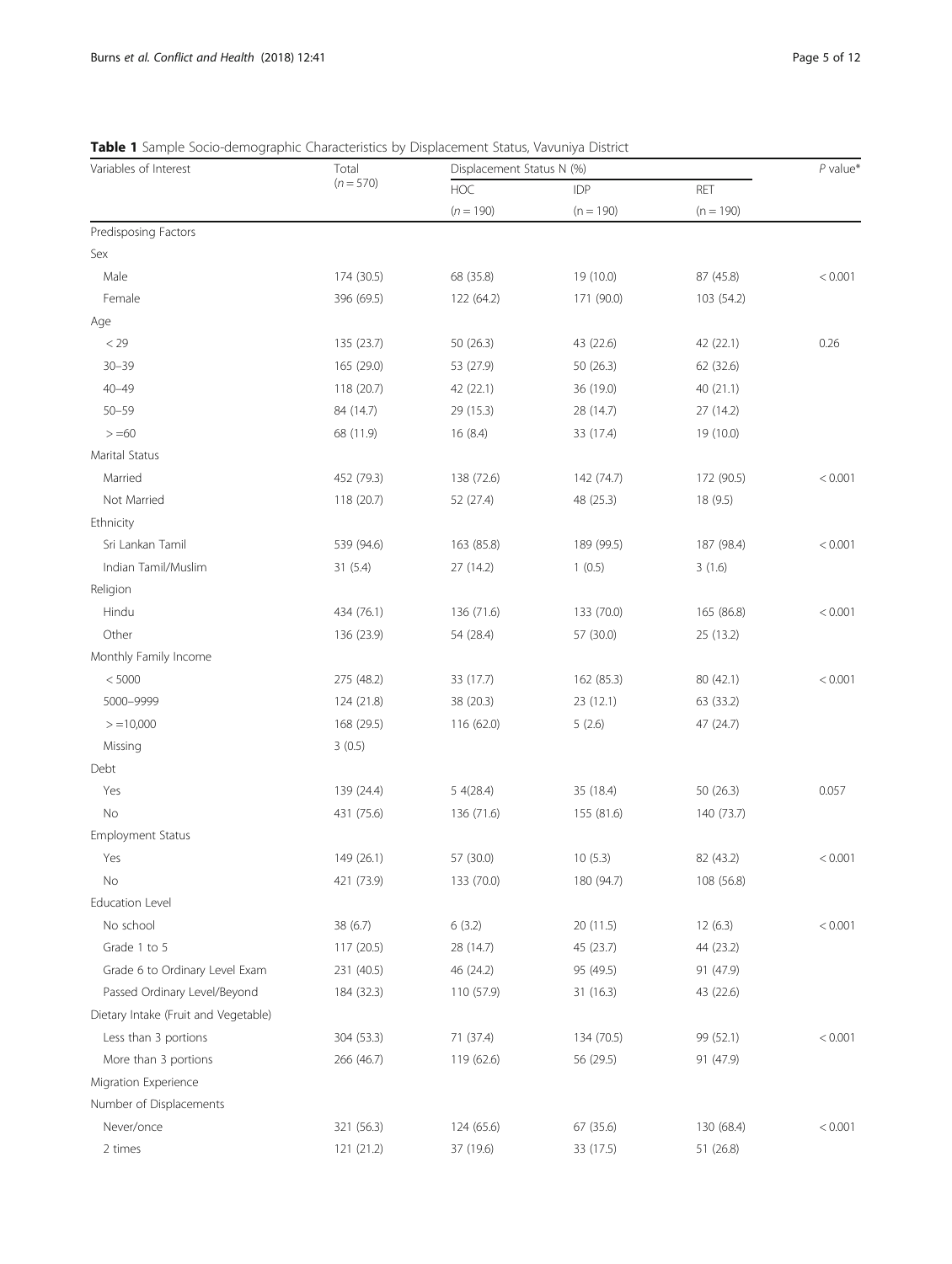Table 1 Sample Socio-demographic Characteristics by Displacement Status, Vavuniya District (Continued)

| Variables of Interest              | Total<br>$(n = 570)$ | Displacement Status N (%) |             |             | $P$ value* |
|------------------------------------|----------------------|---------------------------|-------------|-------------|------------|
|                                    |                      | <b>HOC</b>                | <b>IDP</b>  | <b>RET</b>  |            |
|                                    |                      | $(n = 190)$               | $(n = 190)$ | $(n = 190)$ |            |
| More than 3 times                  | 125 (21.9)           | 28 (14.8)                 | 88 (46.8)   | 9(4.7)      |            |
| Missing                            | 3(0.5)               |                           |             |             |            |
| Duration of Stay in Refugee Camp   |                      |                           |             |             |            |
| Never                              | 169 (29.7)           | 167 (87.9)                | 0(0)        | 2(1.1)      | < 0.001    |
| 0-5 years                          | 274 (48.1)           | 16(8.4)                   | 190 (100.0) | 68 (35.8)   |            |
| More than 6 years                  | 127 (22.3)           | 7(3.7)                    | 0(0)        | 120 (63.2)  |            |
| Health Care Access                 |                      |                           |             |             |            |
| Measles Vaccination                |                      |                           |             |             |            |
| Yes                                | 307 (54.0)           | 108 (56.8)                | 89 (46.8)   | 110 (58.2)  | 0.007      |
| No                                 | 179 (31.5)           | 49 (25.8)                 | 79 (41.6)   | 51 (27.0)   |            |
| Don't Know                         | 83 (14.6)            | 33 (17.4)                 | 22 (11.6)   | 28 (14.8)   |            |
| Outpatient Visits (last 3 mo.)     |                      |                           |             |             |            |
| Yes                                | 231 (40.5)           | 75 (39.5)                 | 100 (52.6)  | 56 (29.5)   | < 0.001    |
| No                                 | 339 (59.5)           | 115 (60.5)                | 90 (47.4)   | 134 (70.5)  |            |
| Social Environment                 |                      |                           |             |             |            |
| Aware of Suicide                   |                      |                           |             |             |            |
| Yes                                | 238 (41.8)           | 53 (28.0)                 | 60 (31.6)   | 125 (65.8)  | < 0.001    |
| No                                 | 332 (58.2)           | 137 (72.1)                | 130 (68.4)  | 65 (34.2)   |            |
| Aware of Violence Against Women    |                      |                           |             |             |            |
| Yes                                | 117 (20.5)           | 32 (16.8)                 | 19 (10.0)   | 66 (34.7)   | < 0.001    |
| No                                 | 453 (79.5)           | 158 (83.2)                | 171 (90.0)  | 124 (65.3)  |            |
| Aware of Violence Against Children |                      |                           |             |             |            |
| Yes                                | 76 (13.3)            | 14(7.3)                   | 16(9.4)     | 46 (24.2)   | < 0.001    |
| No                                 | 494 (86.7)           | 176 (92.6)                | 174 (91.6)  | 144 (75.8)  |            |
| Aware of Alcoholism                |                      |                           |             |             |            |
| Yes                                | 301 (52.8)           | 122 (64.2)                | 53 (27.9)   | 126 (66.3)  | < 0.001    |
| No                                 | 269 (47.2)           | 68 (35.8)                 | 137 (72.1)  | 64 (33.7)   |            |
| Aware of Drug Addiction            |                      |                           |             |             |            |
| Yes                                | 64 (11.2)            | 16(8.4)                   | 11(5.8)     | 37 (19.5)   | < 0.001    |
| $\rm No$                           | 506 (88.8)           | 174 (91.6)                | 179 (94.2)  | 153 (80.5)  |            |
| Attempted Suicide                  |                      |                           |             |             |            |
| Yes                                | 7(1.2)               | 4(2.1)                    | 3(1.6)      | 0(0)        | 0.153      |
| $\rm No$                           | 563 (98.8)           | 186 (97.9)                | 187 (98.4)  | 190 (100.0) |            |
| Experienced Domestic Violence      |                      |                           |             |             |            |
| Yes                                | 2(0.4)               | 0(0)                      | 1(0.5)      | 1(0.5)      | 0.605      |
| No                                 | 568 (99.7)           | 190 (100.0)               | 189 (99.5)  | 189 (99.5)  |            |
| No                                 | 564 (99.0)           | 188 (99.0)                | 186 (97.9)  | 190 (100.0) |            |
| Alcoholism                         |                      |                           |             |             |            |
| Yes                                | 5(0.9)               | 3(1.6)                    | 0(0)        | 2(1.1)      | 0.244      |
| $\rm No$                           | 565 (99.1)           | 187 (98.4)                | 190 (100.0) | 188 (99.0)  |            |
| Smoking                            |                      |                           |             |             |            |
| Yes                                | 52 (9.1)             | 20 (10.5)                 | 2(1.1)      | 30 (15.8)   | < 0.001    |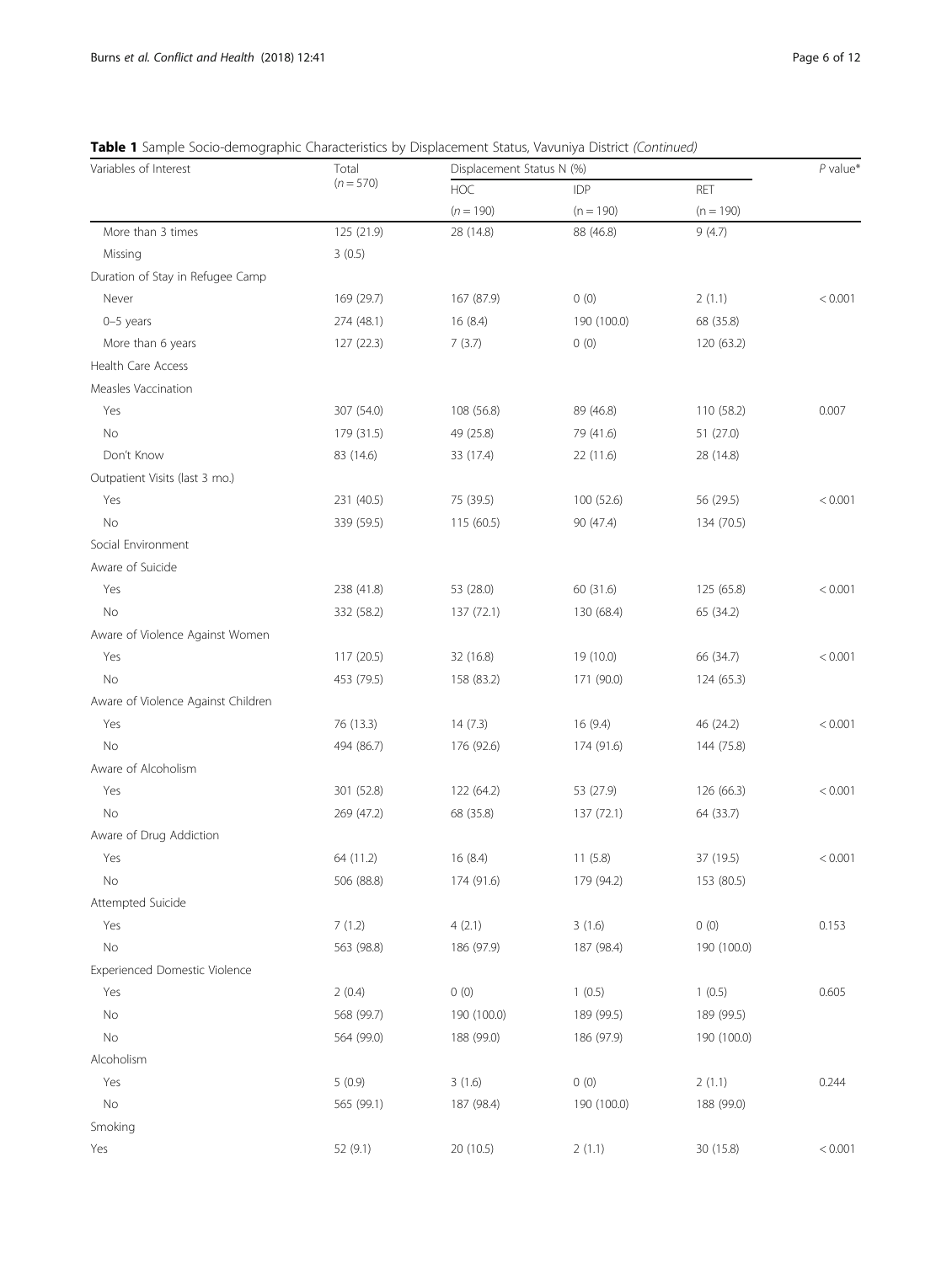Table 1 Sample Socio-demographic Characteristics by Displacement Status, Vavuniya District (Continued)

| Variables of Interest      | Total<br>$(n = 570)$ | Displacement Status N (%) |                           |                           | $P$ value* |
|----------------------------|----------------------|---------------------------|---------------------------|---------------------------|------------|
|                            |                      | <b>HOC</b><br>$(n = 190)$ | <b>IDP</b><br>$(n = 190)$ | <b>RET</b><br>$(n = 190)$ |            |
|                            |                      |                           |                           |                           |            |
| No                         | 518 (90.9)           | 170 (89.5)                | 188 (99.0)                | 160 (15.8)                |            |
| Physical Environment       |                      |                           |                           |                           |            |
| Number of People at Home   |                      |                           |                           |                           |            |
| 2 persons or less          | 93 (16.3)            | 18 (9.5)                  | 46 (24.2)                 | 29 (15.3)                 | < 0.001    |
| 3 persons                  | 101 (17.8)           | 19 (10.1)                 | 38 (20.0)                 | 44 (23.2)                 |            |
| 4 persons                  | 135 (23.7)           | 43 (22.8)                 | 37 (19.5)                 | 55 (29.0)                 |            |
| 5 or more                  | 240 (42.2)           | 109 (57.7)                | 69 (36.3)                 | 62 (32.6)                 |            |
| Type of Wall               |                      |                           |                           |                           |            |
| Temporary material         | 202 (35.4)           | 2(1.1)                    | 187 (98.4)                | 13(6.8)                   | < 0.001    |
| Medium quality material    | 137 (24.0)           | 37 (19.5)                 | 3(1.6)                    | 97 (51.1)                 |            |
| High quality material      | 231 (40.5)           | 151 (79.5)                | 0(0)                      | 80 (42.1)                 |            |
| Type of Roof               |                      |                           |                           |                           |            |
| Cadjan/palmyrah/other      | 103(18.1)            | 16(8.4)                   | 18 (9.5)                  | 69 (36.3)                 | < 0.001    |
| Metal/Tar sheet            | 239 (41.9)           | 22 (11.6)                 | 172 (90.5)                | 45 (23.7)                 |            |
| Tile/asbestos              | 228 (40.0)           | 152 (80.0)                | 0(0)                      | 76 (40.0)                 |            |
| Type of Floor              |                      |                           |                           |                           |            |
| Mud/dung                   | 109 (19.1)           | 18 (9.5)                  | 0(0)                      | 91 (47.9)                 | < 0.001    |
| Terrazo/carpet/cement      | 461 (80.9)           | 172 (90.5)                | 190 (100.0)               | 99 (52.1)                 |            |
| Source of Water            |                      |                           |                           |                           |            |
| Well without motor         | 156 (27.4)           | 49 (25.8)                 | 0(0)                      | 107 (56.3)                | < 0.001    |
| Well with motor            | 162 (28.4)           | 117(61.6)                 | 0(0)                      | 45 (23.7)                 |            |
| Water line                 | 74 (13.0)            | 13 (6.84)                 | 55 (29.0)                 | 6(3.2)                    |            |
| $Other^{\alpha}$           | 178 (31.2)           | 11(5.8)                   | 135(71.1)                 | 32 (16.8)                 |            |
| Ownership of Water         |                      |                           |                           |                           |            |
| Private                    | 258 (45.3)           | 160 (84.2)                | 0(0)                      | 98 (51.6)                 | < 0.001    |
| Public                     | 312 (54.7)           | 30 (15.8)                 | 190 (100.0)               | 92 (48.4)                 |            |
| Type of Toilet             |                      |                           |                           |                           |            |
| Latrine and other          | 37(6.5)              | 6(3.2)                    | 0(0)                      | 31 (16.3)                 | < 0.001    |
| Water sealed pour flush    | 521 (91.4)           | 179 (94.2)                | 190 (100.0)               | 152 (80.0)                |            |
| Water sealed cistern flush | 12(2.1)              | 5(2.63)                   | 0(0)                      | 7(3.7)                    |            |
| Ownership of Toilet        |                      |                           |                           |                           |            |
| Private                    | 289 (50.7)           | 159 (94.7)                | 0(0)                      | 110 (59.5)                | < 0.001    |
| Public                     | 275 (48.3)           | 10(5.3)                   | 190 (100.0)               | 75 (40.5)                 |            |
| Missing                    | 6(1.1)               |                           |                           |                           |            |
| Cooking Fuel               |                      |                           |                           |                           |            |
| Gas                        | 58 (10.2)            | 44 (23.2)                 | 0(0)                      | 14(7.4)                   | < 0.001    |
| Kerosene                   | 18(3.2)              | 10(5.3)                   | 0(0)                      | 8(4.2)                    |            |
| Fire wood                  | 489 (85.8)           | 131 (69.0)                | 190 (100.0)               | 168 (88.4)                |            |
| Other                      | 5(0.9)               | 5(2.6)                    | 0(0)                      | 0(0)                      |            |

HOC Host community, IDP Internally Displaced Person, RET Returning refugee, CI Confidence Interval

Other: tube well, river, tank, stream, and water browse

\*p value from Pearson's chi-squared test comparing variable with Displacement Status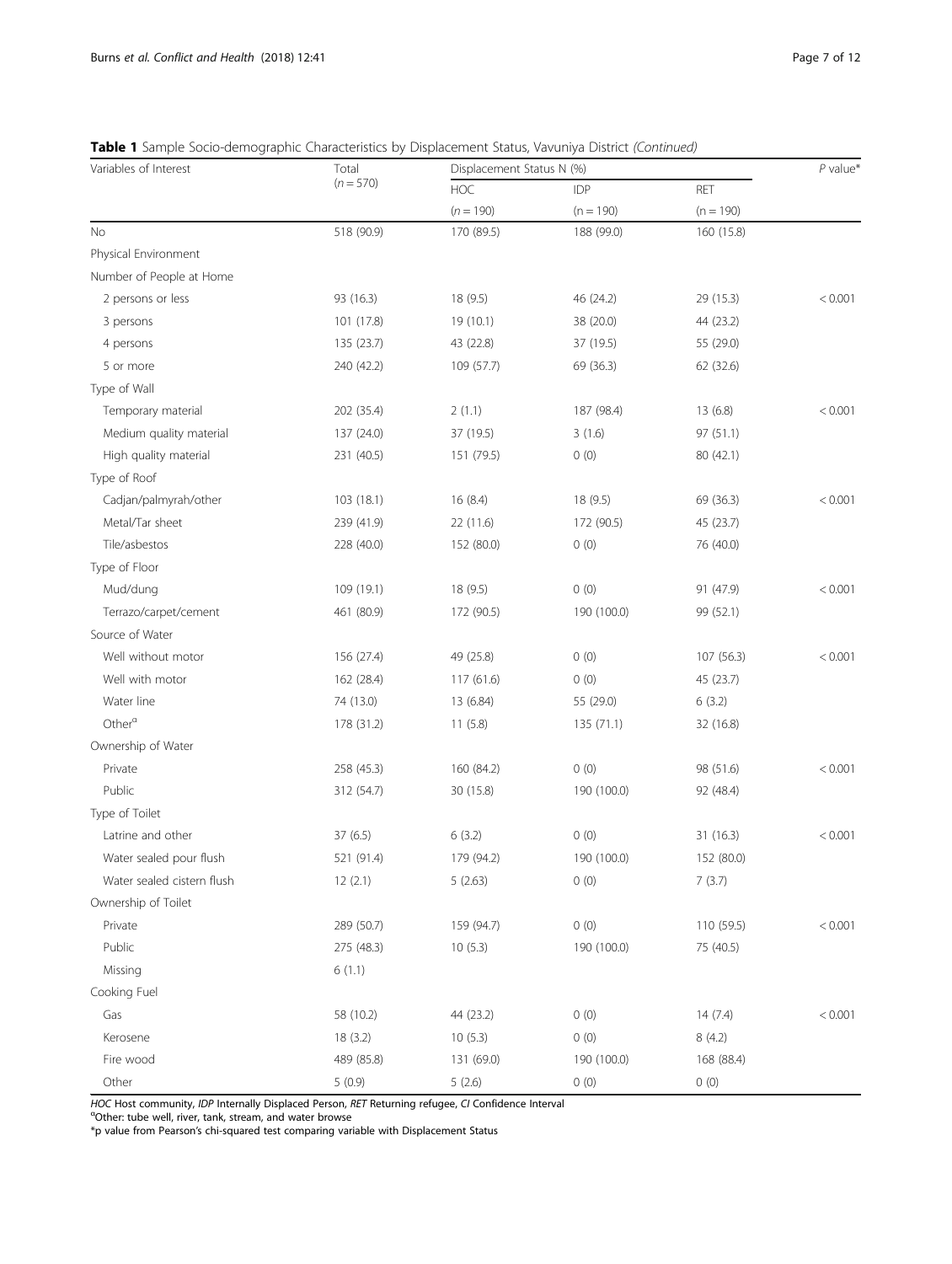|                                | Patient Health Questionnaire 9 (PHQ-9) | Chronic Disease Status           | Short Form Questionnaire 36 (SF-36)<br>Total |
|--------------------------------|----------------------------------------|----------------------------------|----------------------------------------------|
| Primary Exposure               |                                        |                                  | Displacement status**                        |
| Domain 1: Predisposing Factors | Sex**                                  | Age**                            | Sex**                                        |
|                                | Age **                                 | Debt**                           | Age**                                        |
|                                | Family Income**                        | Education**                      | Family Income**                              |
|                                | Employment Status**                    | Dietary Intake**                 | Debt**                                       |
|                                |                                        | Ethnicity*                       | Employment Status**                          |
|                                |                                        |                                  | Education**                                  |
|                                |                                        |                                  | Dietary Intake**                             |
|                                |                                        |                                  | Marital Status*                              |
| Domain 2: Migration Experience |                                        |                                  | Number of Displacements**                    |
|                                |                                        |                                  | Duration in Refugee Camp**                   |
| Domain 3: Health Care Access   | Measles Vaccination*                   | Measles Vaccination**            | Measles Vaccination**                        |
|                                | Outpatient Visits**                    | Outpatient Visits**              | Outpatient Visits**                          |
| Domain 4: Social Environment   | Attempted Suicide**                    | Aware Violence Against Women**   | Aware Suicides**                             |
|                                | Aware of Alcoholism*                   | Aware Violence Against Children* | Aware Violence Against Women**               |
|                                |                                        | Aware Alcoholism*                | Aware Alcoholism**                           |
|                                |                                        | Attempted Suicide**              | Aware Drug Addiction*                        |
|                                |                                        | Alcoholism*                      |                                              |
| Domain 5: Physical Environment | Wall**                                 | Number of People at Home**       | Number of People at Home**                   |
|                                | Roof**                                 | Type of Toilet*                  | Type of Wall**                               |
|                                | Floor**                                |                                  | Type of Roof**                               |
|                                | Source of Water*                       |                                  | Type of Floor**                              |
|                                | Ownership of Toilet*                   |                                  | Source of Water**                            |
|                                |                                        |                                  | Type of Toilet**                             |
|                                |                                        |                                  | Cooking Fuel**                               |

<span id="page-7-0"></span>Table 2 Covariates found to be significantly associated with each outcome in the univariable analysis

 $*$ p value < 0.15  $**$ p value < 0.05

In general, women were found to have half the risk of chronic disease. There was significant interaction between sex and displacement status: RET women had almost 4 times the risk of chronic disease when compared to HOC men. This finding might be attributable to RET women potentially having greater access to health services in India compared to HOC and IDP women in Sri Lanka and thus a higher probability of receiving a chronic disease diagnosis. Additionally, in most contexts, women utilise health care services more than men, which could help explain the difference between RET men and women. However, further research is required for confirmation. As expected, there is very strong evidence of a linear trend between the risk of having at least one chronic disease and increasing age. Participants with a higher fruit and vegetable intake (more than 3 portions a day) have two times higher risk of having a chronic disease. Eating a more diverse diet in itself

reduces the risk for cardiovascular diseases and some cancers [[36](#page-11-0)]; however, in this case, it could be interpreted as a proxy for higher income and potentially having the means to buy and consume foods with higher fat and salt content. This could explain the observed relationship.

Being aware of alcoholism and alcohol abuse is associated with almost double the risk of chronic disease. Alcohol has been seen in the literature as a coping strategy for the stressors related to forced displacement as well as a major risk factor for NCDs [[36,](#page-11-0) [37](#page-11-0)]. Previous studies have found that IDP who do drink alcohol are more likely to have an alcohol use disorder [[38\]](#page-11-0). The high prevalence of perceived alcohol abuse in the HOC and RET groups (64% in HOC and 66% in RET) suggests alcohol as an important determinant of chronic disease. Further research needs to examine the behavioural risk factors and underlying metabolic or physiological causes of chronic diseases in displaced populations.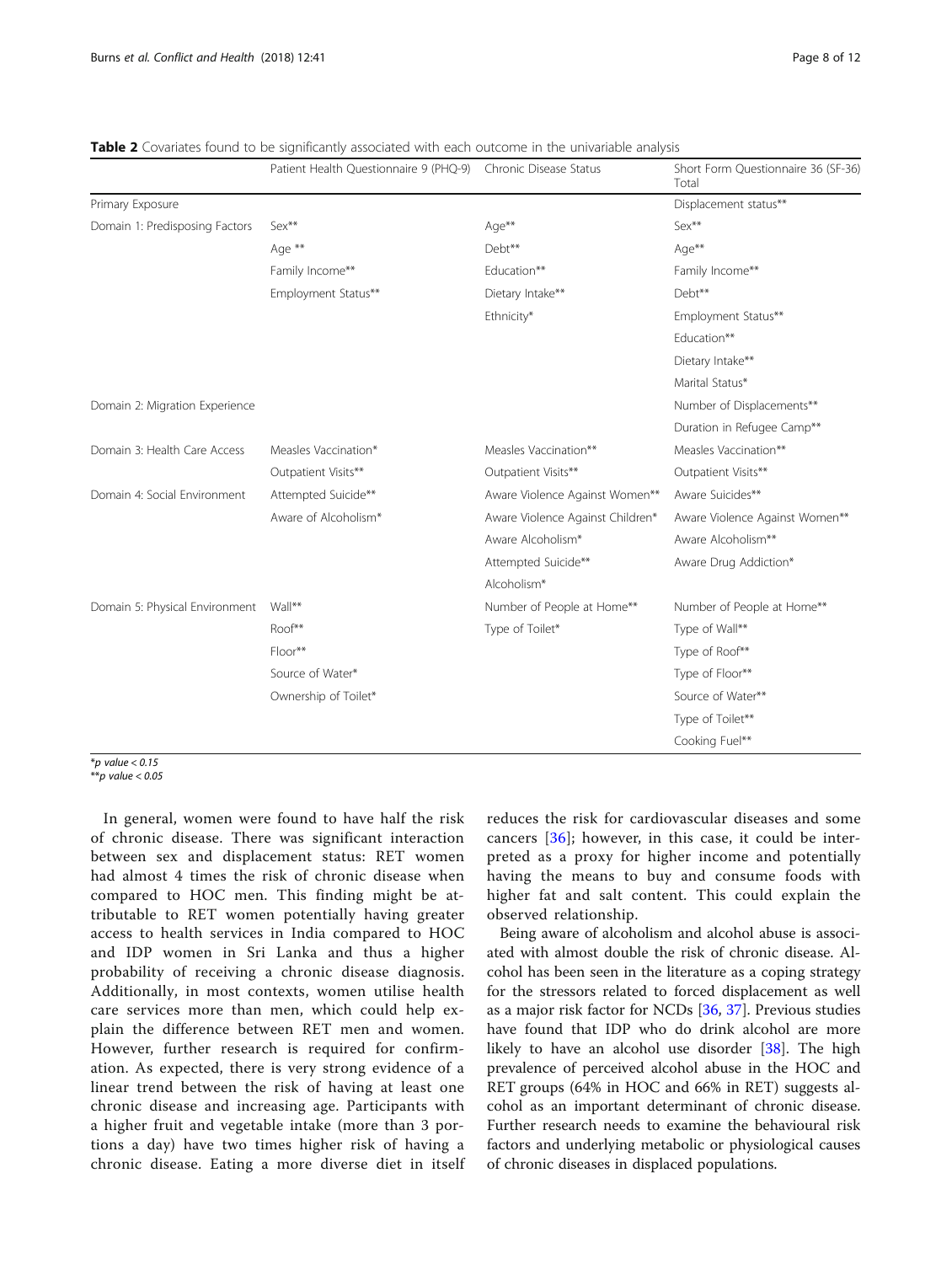| the Short Form Questionnaire 36 total score |                               |            |
|---------------------------------------------|-------------------------------|------------|
|                                             | $\beta$ Coefficient (95% CI)  | $P$ value  |
| Displacement Status                         |                               |            |
| <b>HOC</b>                                  | Reference                     |            |
| <b>IDP</b>                                  | $-6.7$ ( $-11.4$ , $-2.0$ )   | $0.006*$   |
| RET                                         | $4.0$ (-1.0, 8.9)             | 0.114      |
| Predisposing Factors                        |                               |            |
| Sex                                         |                               |            |
| Male                                        | Reference                     |            |
| Female                                      | $-3.6$ $(-7.1, -0.1)$         | $0.042*$   |
| Age                                         |                               |            |
| < 29                                        | Reference                     |            |
| $30 - 39$                                   | $-2.9$ ( $-6.2$ , 0.3)        | 0.078      |
| $40 - 49$                                   | $-5.9$ ( $-9.5$ , $-2.3$ )    | $0.001*$   |
| $50 - 59$                                   | $-9.6$ ( $-13.7, -5.6$ )      | $< 0.001*$ |
| $> = 60$                                    | $-18.2$ ( $-23.1$ , $-13.3$ ) | $< 0.001*$ |
| Education                                   |                               |            |
| No school                                   | Reference                     |            |
| Grade 1-5                                   | $1.8$ ( $-3.5$ , 7.1)         | 0.504      |
| Grade 6 to O/L                              | $3.2$ (-2.0, 8.4)             | 0.222      |
| Passed O/L and beyond                       | $9.0$ $(3.4, 14.6)$           | $0.002*$   |
| Monthly Family Income                       |                               |            |
| < 5000                                      | Reference                     |            |
| 5000-9999                                   | 4.1 (0.8, 7.4)                | $0.015*$   |
| $> = 10,000$                                | $3.5$ (-0.3, 7.3)             | 0.072      |
| <b>Employment Status</b>                    |                               |            |
| Yes                                         | Reference                     |            |
| No                                          | $-3.4$ $(-7.1, 0.2)$          | 0.065      |
| Debt                                        |                               |            |
| No                                          | Reference                     |            |
| Yes                                         | $-5.6$ ( $-8.5, -2.7$ )       | $< 0.001*$ |
| Dietary Intake                              |                               |            |
| More than 3 portions                        | Reference                     |            |
| Less than or equal to 3 portions            | $-5.1$ ( $-7.6$ , $-2.5$ )    | $< 0.001*$ |
| Migration Experience                        |                               |            |
| Number of Displacements                     |                               |            |
| Never / One time                            | Reference                     |            |
| 2 times                                     | $-1.6$ ( $-4.6$ , 1.4)        | 0.290      |
| 3 or more times                             | $-3.7$ ( $-7.0$ , $-0.5$ )    | $0.022*$   |
| Health Care Access                          |                               |            |
| Measles Vaccination                         |                               |            |
| Yes                                         | Reference                     |            |
| No                                          | $-1.4$ ( $-4.3$ , 1.4)        | 0.330      |
| Don't Know                                  | $-6.0$ ( $-9.5$ , $-2.5$ )    | $0.001*$   |
| Social Environment                          |                               |            |

<span id="page-8-0"></span>

| <b>Table 3</b> Fully adjusted generalised linear regression model for | Table 3 Fully adjus |
|-----------------------------------------------------------------------|---------------------|
| the Short Form Ouestionnaire 36 total score                           | the Short Form Que  |

#### ted generalised linear regression model for estionnaire 36 total score *(Continued)*

|                                                      | $\beta$ Coefficient (95% CI) | $P$ value  |
|------------------------------------------------------|------------------------------|------------|
| Aware of Alcoholism                                  |                              |            |
| No                                                   | Reference                    |            |
| Yes                                                  | $1.6$ ( $-2.8$ , 6.0)        | 0.469      |
| Alcoholism * Displacement Status (Interaction terms) |                              |            |
| No * HOC                                             | Reference                    |            |
| $Yes * IDP$                                          | 11.3(5.1, 17.5)              | $< 0.001*$ |
| Yes * RFF                                            | $1.2$ ( $-4.8$ , 7.2)        | 0.698      |
| Aware of Drug Addition                               |                              |            |
| No                                                   | Reference                    |            |
| Yes                                                  | $-8.8$ ( $-12.7$ , $-4.9$ )  | $< 0.001*$ |
| Physical Environment                                 |                              |            |
| Number of People at Home                             |                              |            |
| 2 persons or less                                    | Reference                    |            |
| 3 persons                                            | $-3.9$ ( $-8.1$ , 0.3)       | 0.065      |
| 4 persons                                            | $-1.1$ ( $-5.1$ , 2.9)       | 0.588      |
| 5 or more                                            | $0.1$ (-3.8, 3.9)            | 0.979      |

HOC Host community, IDP Internally Displaced Person, RET Returning refugee, CI Confidence Interval, O/L Ordinary Level

 $*$ p value < 0.05

#### Quality of life

Median SF-36 total scores were relatively high when compared to other conflict-affected populations, e.g. in the 40s in post-conflict southern Sudan and Uganda [\[39,](#page-11-0) [40](#page-11-0)]. Again, this could be due to the prolonged nature of the Sri Lankan conflict and its effect on mental health as described above. Female sex and older age were associated with lower general physical and mental health. This finding is consistent with similar studies of displaced populations in post-conflict southern Sudan, Uganda, and Ethiopia [\[39](#page-11-0)–[41](#page-11-0)]. Low income, being in debt, and limited fruit and vegetable consumption were also associated with lower quality of life. This could be attributable to stress, uncertainty and food insecurity [\[30,](#page-11-0) [40\]](#page-11-0). Having been displaced three or more times was negatively associated with quality of life. Roberts et al. found a similar association between number of displacements (displaced more than once) and reduced general physical health in southern Sudan [[39](#page-11-0)]. When people are forced to endure repeated episodes of displacement, there is a higher chance of experiencing adversity or trauma related to the displacement process that can accumulate to negatively affect their well-being.

Strong evidence of an interaction between awareness of alcohol abuse and displacement status was observed: IDPs who were aware of alcohol abuse in their community scored higher on the quality of life survey. However, IDP had the lowest prevalence of awareness of alcohol abuse (28%), almost half compared to HOC and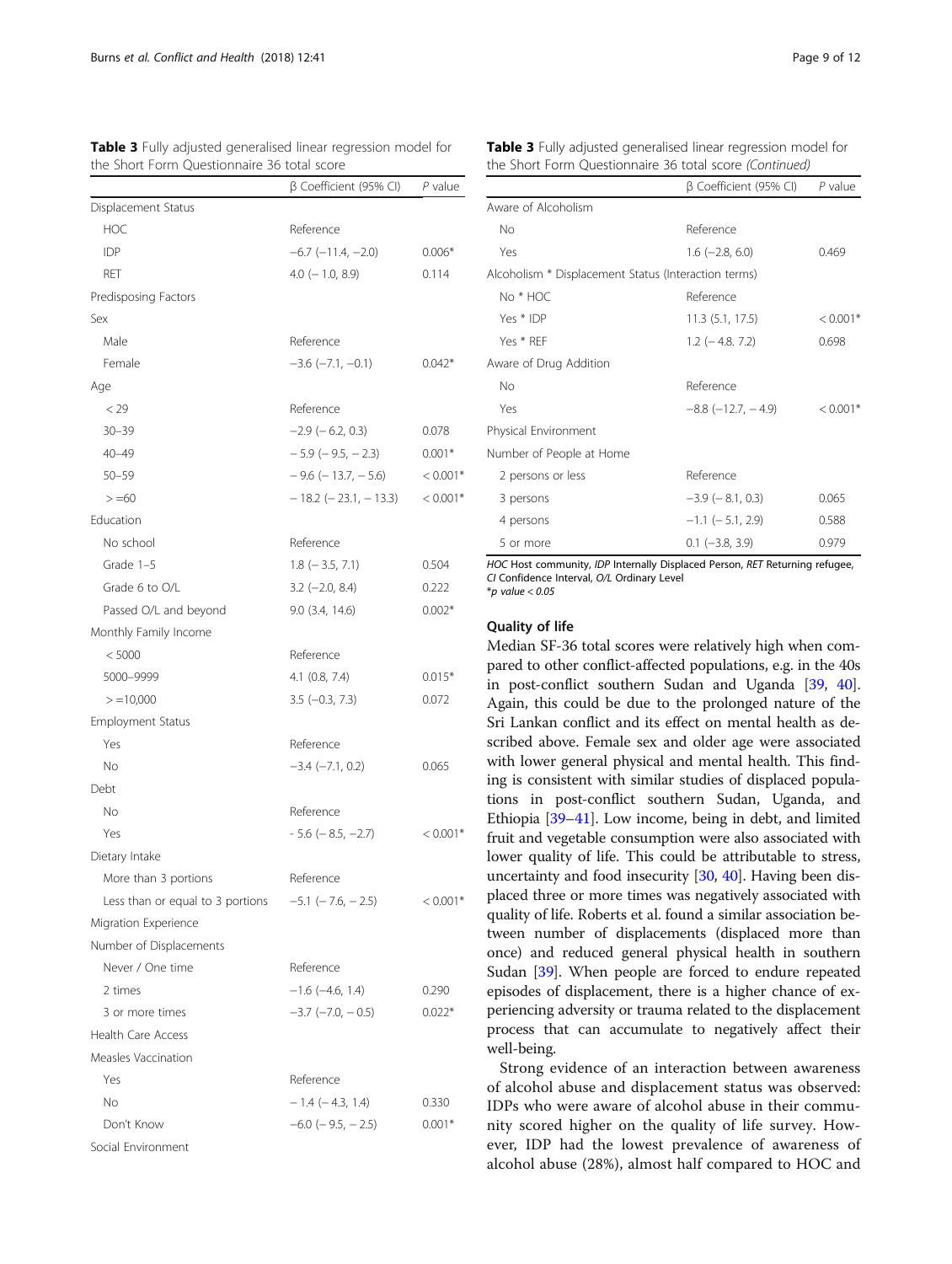|                                               | Adjusted OR (95% CI) | P value    |
|-----------------------------------------------|----------------------|------------|
| Displacement Status                           |                      |            |
| HOC (Ref)                                     | 1                    |            |
| <b>IDP</b>                                    | 1.3(0.4, 4.4)        | 0.63       |
| RET                                           | $0.5$ $(0.2, 1.1)$   | 0.103      |
| Predisposing Factors                          |                      |            |
| Sex                                           |                      |            |
| Men (Ref)                                     | 1                    |            |
| Female                                        | 0.5(0.2, 1.0)        | 0.055      |
| Sex * Displacement Status (Interaction Terms) |                      |            |
| Men + HOC (Ref)                               | 1                    |            |
| Women + IDP                                   | $1.4$ (0.4, 5.2)     | 0.608      |
| Women + RET                                   | 3.9(1.3, 11.1)       | $0.012*$   |
| Age                                           |                      |            |
| $<$ 29 (Ref)                                  | 1                    |            |
| $30 - 39$                                     | 7.2 (3.3, 17.1)      | $< 0.001*$ |
| $40 - 49$                                     | $8.6$ $(3.5, 21.0)$  | $< 0.001*$ |
| $50 - 59$                                     | 17.4 (7.0, 43.1)     | $< 0.001*$ |
| $> = 60$                                      | 23.0 (8.8, 59.9)     | $< 0.001*$ |
| Dietary Intake (Fruit and Veg)                |                      |            |
| Less than 3 portions (Ref)                    | 1                    |            |
| More than 3 portions                          | 2.1(1.3, 3.2)        | $0.001*$   |
| Social Environment                            |                      |            |
| Aware of Alcoholism                           |                      |            |
| No (Ref)                                      | 1                    |            |
| Yes                                           | 2.0(1.2, 3.2)        | $0.005*$   |
| Attempted Suicide                             |                      |            |
| No (Ref)                                      | 1                    |            |
| Yes                                           | 11.0 (1.8, 68.0)     | $0.011*$   |
| Aware of Violence against Children            |                      |            |
| No (Ref)                                      | 1                    |            |
| Yes                                           | $0.5$ $(0.3, 1.1)$   | 0.067      |

<span id="page-9-0"></span>Table 4 Fully adjusted multivariable logistic regression model for Chronic Disease Status

HOC Host community, IDP Internally Displaced Person, RET Returning Refugee, OR Odds Ratio, CI Confidence Interval

 $*$ p value < 0.05

RET. IDP who are aware of alcoholism in their community may preferentially socialise with other IDPs who drink and can afford to buy alcohol. This awareness could reflect having greater disposable income, which was positively associated with better overall health. Further research is required to confirm this interaction and its implications.

#### Limitations of the study

The target population of this study was restricted to Vavuniya district thus limits the generalisability of the findings.

 $PHQ-9$  Adjusted OR (95% CI)  $P$  value Displacement Status HOC (Ref) 1 IDP 1.1 (0.5, 2.5) 0.791 RFT 0.6 (0.2, 1.7) 0.320 Predisposing Factors Sex Male (Ref) 1 Female 3.2 (0.8, 12.5) 0.094 Age  $< 29$  (Ref)  $1$ 30–39 6.3 (1.4, 28.6) 0.018\* 40–49 3.1 (0.6, 16.3) 0.187 50–59 5.2 (1.0, 26.6) 0.048\*  $> =60$  14.9 (3.1, 71.9) 0.001\* Employed Yes (Ref) 1 No 5.6 (0.7, 48.5) 0.118

HOC Host community, IDP Internally Displaced Person, RET Returning Refugee, OR Odds Ratio, CI Confidence Interval  $*$ p value < 0.05

Using cross-sectional data, we are unable to fully infer causal associations between displacement status or the other risk factors and any of the measured outcomes. Moreover, cross-sectional surveys rely upon self-reporting of past events, which can be influenced by recall bias. While the SF-36 and PHQ-9 surveys have both been widely used and validated, there is still potential for misclassification due to the present state effect, a type of recall bias whereby participants use information on their current state to recreate their former state, causing over- or under-estimation of the outcome measure [[42](#page-11-0)]. Chronic disease status was determined through self-reporting of a previous diagnosis. This could be subject to potential misclassification if the participant had a previously undiagnosed chronic disease (i.e. Katulanda et al. found that one-third of people in Sri Lanka with diabetes are undiagnosed) or did not recall their chronic disease at the time of the interview [\[43\]](#page-11-0). Moreover, the low prevalence of outcomes explored in the social environment domain such as suicide ideation and experience of violence indicate that these topics are difficult to discuss due to stigma and sensitivities within the culture, despite having medically trained persons involved in the data collection.

#### Conclusion

Our findings showed that displacement experience alone is not a successful predictor of depression or chronic

| <b>Table 5</b> Fully adjusted multivariable logistic regression model |
|-----------------------------------------------------------------------|
| for depression status, as determined through the Patient Health       |
| Ouestionnaire 9 (PHO-9)                                               |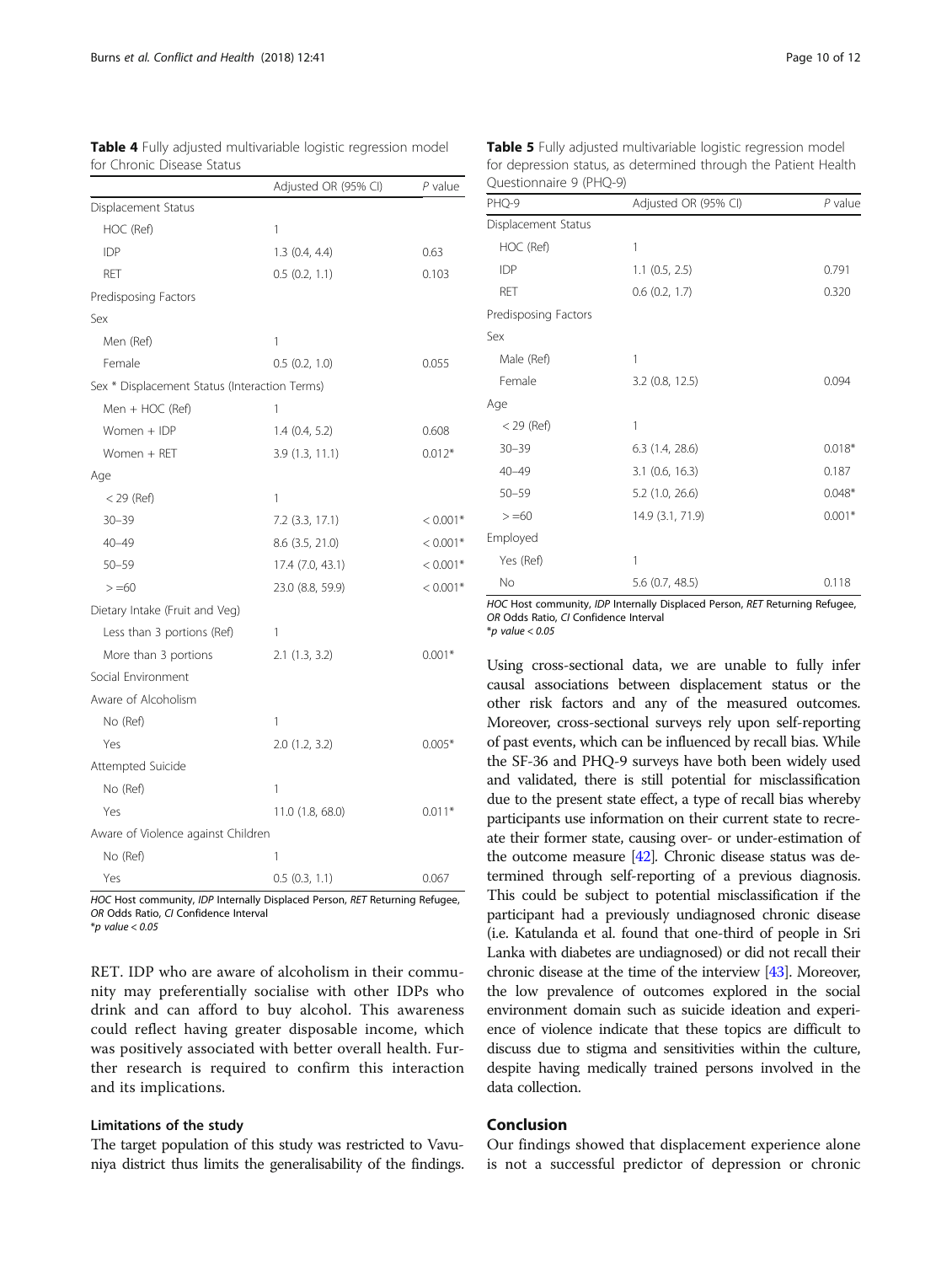<span id="page-10-0"></span>disease status, but is strongly associated with quality of life. Even so, the results suggest that understanding the health effects of displacement requires an assessment of multiple levels of risk factors, from the most distal pre-disposing factors to most proximate physical environment factors. The findings of this study revealed an important need to provide adequate mental health care to conflict-affected persons and those who returning to their areas of origin after prolonged displacement. Whilst boosting primary care services is a critical component, recent pilot interventions in northern Sri Lanka such as treatment and referral of patients with common mental disorders via the World Health Organization Mental Health Gap Action Programme (mhGAP) hold promise [\[44](#page-11-0)]. This should be replicated in other postconflict settings and expanded to include other NCDs, thus further closing service delivery gaps and strengthening health system capacities.

#### Abbreviations

95% CI: 95% Confidence Interval; HOC: Host Community; IDP: Internally Displaced Persons; IQR: Interquartile Range; LRT: Likelihood Ratio Test; NCD: Non-Communicable Diseases; OR: Odds Ratio; PHQ-9: 9-item Patient Health Questionnaire; RET: Returning Refugees; RR: Rate Ratio; Rs. : Sri Lankan Rupees; SF-36: 36-item Short Form Questionnaire

#### Acknowledgements

All study participants who participated in the study. Dr. Sharika, Dr. Thulasi and Dr. Sanjeeva from IOM Sri Lanka Health team and Dr. R.Surenthirakumaran of Faculty of Medicine, University of Jaffna for technical guidance in training the field team; the field team comprised of enumerators who collected the data and the government representatives across IDP camps, District and National levels who assisted in providing access and clearance to undertake the study.

#### Funding

Field work was funded by the International Organization for Migration. FC was supported by UK Research and Innovation as part of the Global Challenges Research Fund, grant number ES/P010873/1.

#### Availability of data and materials

The datasets used and/or analysed during the current study are available from the corresponding author on reasonable request.

#### Authors' contributions

KW was the principle investigator of the study and led the field research team in the data collection and data entry. RB did the literature search, data analysis and wrote the first draft of the manuscript. AM helped with the development of the statistical strategy. FC aided with the data analysis strategy and interpretation of the results. All authors reviewed, edited and approved the final manuscript.

#### Ethics approval and consent to participate

All respondents provided written informed consent for the data collection and data analysis prior to their inclusion in the study and no personal identification information was recorded for confidentiality purposes. Ethical clearance for the data collection and analysis was obtained July 21, 2011 from the Ethical Review Committee of the Faculty of Medicine, University of Colombo under the reference EC-11-066. Ethical approval for data analysis was received June 13, 2017 by the London School of Hygiene and Tropical Medicine Ethics Committee under reference 14,061.

#### Competing interests

KW was staff at the International Organization of Migration Sri Lanka, the primary health service provider at the Cheddikulum IDP camp at the time of the study. All other authors declare no competing interests.

#### Publisher's Note

Springer Nature remains neutral with regard to jurisdictional claims in published maps and institutional affiliations.

#### Author details

<sup>1</sup> Faculty of Infectious and Tropical Diseases, London School of Hygiene and Tropical Medicine, London, UK. <sup>2</sup>International Organisation for Migration (UN Migration Agency), Sri Lanka Country Mission, 62 Ananda Coomaraswamy Mawatha, Colombo 00300, Sri Lanka.<sup>3</sup> Faculty of Epidemiology and Population Health, London School of Hygiene and Tropical Medicine, London, UK.

# Received: 11 June 2018 Accepted: 7 September 2018

#### References

- 1. Thomas SL, SDM T. Displacement and health. Vol. 69, British Medical Bulletin; 2004. p. 115–27.
- 2. Heudtlass P, Speybroeck N, Guha-Sapir D. Excess mortality in refugees, internally displaced persons and resident populations in complex humanitarian emergencies (1998-2012) - insights from operational data. Confl Health. 2016;10:15. Available from: [https://conflictandhealth.](https://conflictandhealth.biomedcentral.com/articles/10.1186/s13031-016-0082-9) [biomedcentral.com/articles/10.1186/s13031-016-0082-9.](https://conflictandhealth.biomedcentral.com/articles/10.1186/s13031-016-0082-9)
- 3. Toole MJ, Waldman RJ. The public health aspects of complex emergencies and refugee situations. Annu Rev Public Health. 1997;18(1):283–312 Available from: <https://doi.org/10.1146/annurev.publhealth.18.1.283>.
- 4. Spiegel PB, Checchi F, Colombo S, Paik E. Health-care needs of people affected by conflict: future trends and changing frameworks. Lancet. 2010; 375(9711):341–5.
- 5. Roberts B, Patel P, Mckeea M. Noncommunicable diseases and post-conflict countries. Bull World Health Organ. 2012;90(1):12.
- Siriwardhana C, Ali SS, Roberts B, Stewart R. A systematic review of resilience and mental health outcomes of conflict-driven adult forced migrants. Confl Health. 2014;8(1):13 Available from: <https://doi.org/10.1186/1752-1505-8-13>.
- 7. Porter M, Haslam N. Predisplacement and postdisplacement factors associated with mental health of refugees and internally displaced persons: a meta-analysis. JAMA. 2005 Aug 3;294(5):602–12 Available from: [https://doi.](https://doi.org/10.1001/jama.294.5.602) [org/10.1001/jama.294.5.602](https://doi.org/10.1001/jama.294.5.602).
- 8. Siriwardhana C, Wickramage K. Conflict, forced displacement and health in Sri Lanka: a review of the research landscape. Confl Health. 2014;8(22):9. Available from: <http://www.conflictandhealth.com/content/8/1/22>
- Salama P, Spiegel P, Brennan R. No less vulnerable: the internally displaced in humanitarian emergencies. Lancet. 2001;357:1430–1.
- 10. Wickramage K, Mosca D, Peiris SL, editors. Migration Health Research to advance evidence based policy and practice in Sri Lanka: volume 1. Makati City: International Organization for Migration Migration Health Research Unit; 2017. p. 224. Available from: [https://publications.iom.int/books/migration-health](https://publications.iom.int/books/migration-health-research-advance-evidence-based-policy-and-practice-sri-lanka)[research-advance-evidence-based-policy-and-practice-sri-lanka](https://publications.iom.int/books/migration-health-research-advance-evidence-based-policy-and-practice-sri-lanka)
- 11. UNHCR. Coming Home: Sri Lankan refugees return. 2010. Available from: <http://www.unhcr.org/4c657ec69.html> [cited 2017 Aug 23]
- 12. Siriwardhana C, Adikari A, Jayaweera K, Sumathipala A. Ethical challenges in mental health research among internally displaced people: ethical theory and research implementation. BMC Med Ethics. 2013;14(1):13 Available from: [http://www.biomedcentral.com/1472-6939/14/13.](http://www.biomedcentral.com/1472-6939/14/13)
- 13. Kirkbya K, Galappaththy GNL, Kurinczuk JJ, Rajapakse S, Deepika Fernando S. Knowledge, attitudes and practices relevant to malaria elimination amongst resettled populations in a post-conflict district of northern Sri Lanka. Trans R Soc Trop Med Hyg. 2013;107(2):110–8.
- 14. Nagai M, Abraham S, Okamoto M, Kita E, Aoyama A. Reconstruction of health service systems in the post-conflict Northern Province in Sri Lanka. Health Policy. 2007;83(1):84–93.
- 15. Siriwardhana C, Adikari A, Pannala G, Siribaddana S, Abas M, Sumathipala A, et al. Prolonged internal displacement and common mental disorders in Sri Lanka: the COMRAID study. PLoS One. 2013;8(5):e64742.
- 16. Ware JE, Gandek B. Overview of the SF-36 health survey and the international quality of life assessment (IQOLA) project. J Clin Epidemiol. 1998;51(11):903–12.
- 17. John E, Ware J, Kosiniski M, Dewey JE. How to score version 2 of the SF-36 health survey. Quality Metric Incorporated: Lincoln, RI; 2000.
- 18. Cardozo BL, Talley L, Burton A, Crawford C. Karenni refugees living in Thai-Burmese border camps: traumatic experiences, mental health outcomes, and social functioning. Soc Sci Med. 2004;58:2637–44.